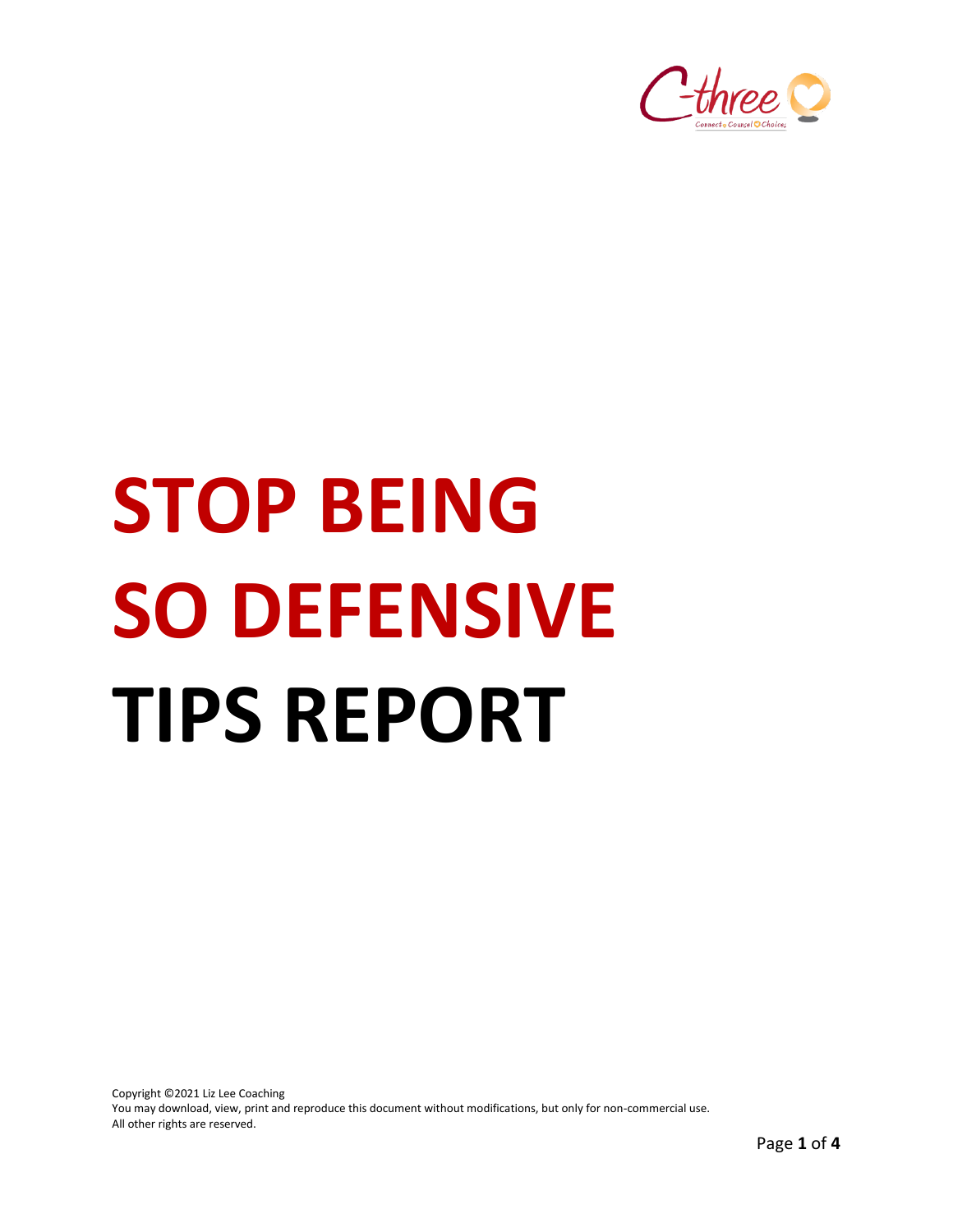

# TOP TIPS

When you get bad news or criticism, do you ever feel like you are under attack? It's like you are left with no choice but to fight back? While standing up for yourself is important and in some cases you will need to "fight back," quite often, this feeling is just us being too defensive. Being too defensive means that you let emotions cloud your thinking, making it harder to get to the heart of an issue. If you want to stop being so defensive, follow these nine tips:

#### **1. Recognize When You Are Defensive**

The first step in battling your defensiveness is to recognize it. Most often, we respond to people with little thought and we don't even notice how defensive we sound. Figure out the triggers that make you defensive, as well as the signs when you become too defensive.

#### **2. Be True to Your Values**

This might seem like an odd tip but we are less likely to be defensive when we are aware of what matters most to us. If someone criticizes something about us but we know that we are working towards things that matter to us, it's far easier to let those comments just slide right off our backs.

## **3. Critics Often Believe In You**

While it can be hard to listen to someone complain or criticize you, don't forget that it may be coming from a good place. If someone criticizes you, they likely expect more from you because they know how capable you usually are.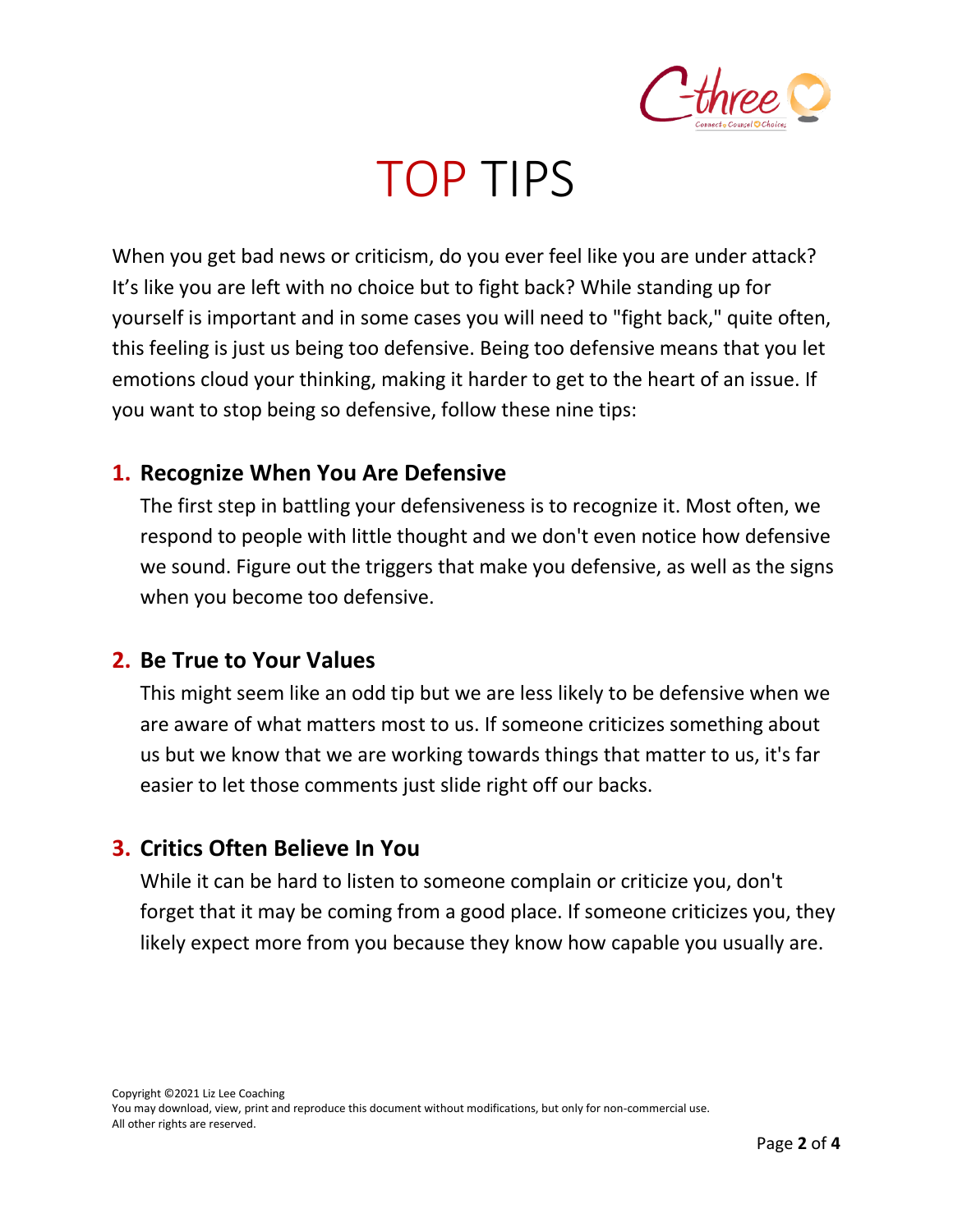

## **4. Don't React in the Moment**

The simplest step you can take to avoid being too defensive is to avoid reacting in the moment. Even taking the time to take a couple of deep breaths can help you avoid saying something that you might live to regret later.

#### **5. Manage Your Stress**

Do you ever find that you are more likely to respond defensively when you are stressed out? This is usually the case. If you take steps to address stress in your life in general, you will find that you are naturally less defensive.

#### **6. Work on Your Listening Skills**

One of the leading causes of being too defensive is quite often just a simple misunderstanding. If you commit to becoming a better active listener, you will avoid a lot of defensive behavior by default.

#### **7. Use "I" Statements**

This might sound cliche to some but there is a good reason. When you use "I" statements (focusing on how you feel rather than what someone did), you will naturally come off as less defensive. It also keeps the person on the other side of the conversation from getting defensive.

#### **8. Try Not to Interrupt**

The single best way to limit your defensiveness is to stop interrupting people. This can be very hard. It's tough to sit there and listen to someone say something that you don't believe. However, if you let the other person finish, you will have a better idea of how to respond and give yourself some time to collect your thoughts and calm yourself down.